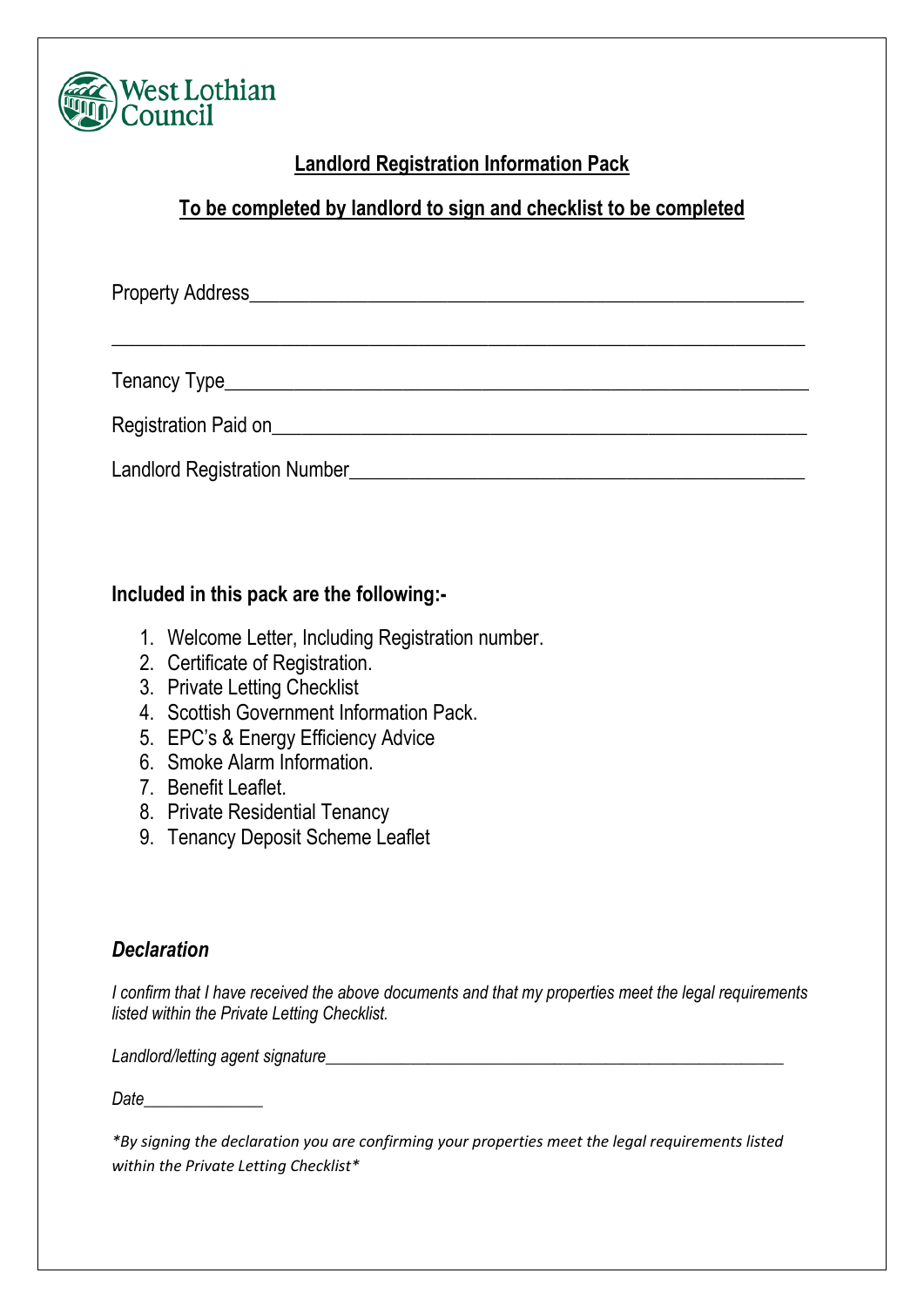

### **Private Letting Checklist**

Please ensure your properties meet the requirements listed below. Failure to hold these documents will raise concerns over your ability to work as a registered landlord and you're **Fit and Proper** person status.

| <b>EPC</b>                                      | You have a valid Energy Performance Certificate<br>for the property. This must be displayed in the<br>property at all times.                                                                                                                   |
|-------------------------------------------------|------------------------------------------------------------------------------------------------------------------------------------------------------------------------------------------------------------------------------------------------|
| <b>Repairing Standard</b>                       | Your property must meet this standard. More<br>information can be found at the private rented<br>housing panels website<br>www.housingandpropertychamber.scot                                                                                  |
| <b>Hard Wired Smoke Alarms</b>                  | Must meet current building standards.                                                                                                                                                                                                          |
| <b>Carbon Monoxide Alarms</b>                   | Legally into the effect from December 2015.                                                                                                                                                                                                    |
| <b>Electrical Condition Report (EICR)</b>       | To be conducted every five years, by a fully registered<br>electrician. More information can be found at<br>http://www.electricalsafetyfirst.org.uk/guides-and-<br>advice/scottish-landlords/                                                  |
| <b>Gas Safety</b>                               | Must provide gas safety certificate by registered<br>gas engineer.                                                                                                                                                                             |
| <b>Portable Appliance Testing (If Required)</b> | Appliances must be electrically checked by<br>qualified electrician.                                                                                                                                                                           |
| <b>Risk assessment Legionnaires Disease</b>     | See health and safety executive approved code of<br>practice and guidance.                                                                                                                                                                     |
| <b>Tenancy Agreement</b>                        | From 1 December 2017 any new tenancy must be<br>a Private Residential Tenancy. More information<br>can be found at:<br>https://beta.gov.scot/publications/private-<br>residential-tenancies-landlords-guide/#private-<br>residential-tenancies |
| <b>Deposit</b>                                  | A tenant's deposit (if you take one) must be<br>lodged with a tenancy deposit scheme.<br>An inventory is also advisable.                                                                                                                       |

**Questions?** For more information please go to West Lothian Council's Private Sector site

[www.westlothianhomechoice.co.uk](http://www.westlothianhomechoice.co.uk/) or the Scottish Governments private rent website **[www.rentingscotland.org](http://www.rentingscotland.org/)**.

You can contact the West Lothian Home Choice team on **01506 282754** (Option 2).

The team is able to give advice and assistance on letting to Landlords, Agents and Private Tenants in West Lothian. **E-Newsletter Service**

It is essential that you register for our e-newsletter service "**Letting Matters**". West Lothian Council will use the E-Newsletter service to advise you of updates in the law and changes to legislation. You can register online at **[www.westlothian.gov.uk](http://www.westlothian.gov.uk/)**.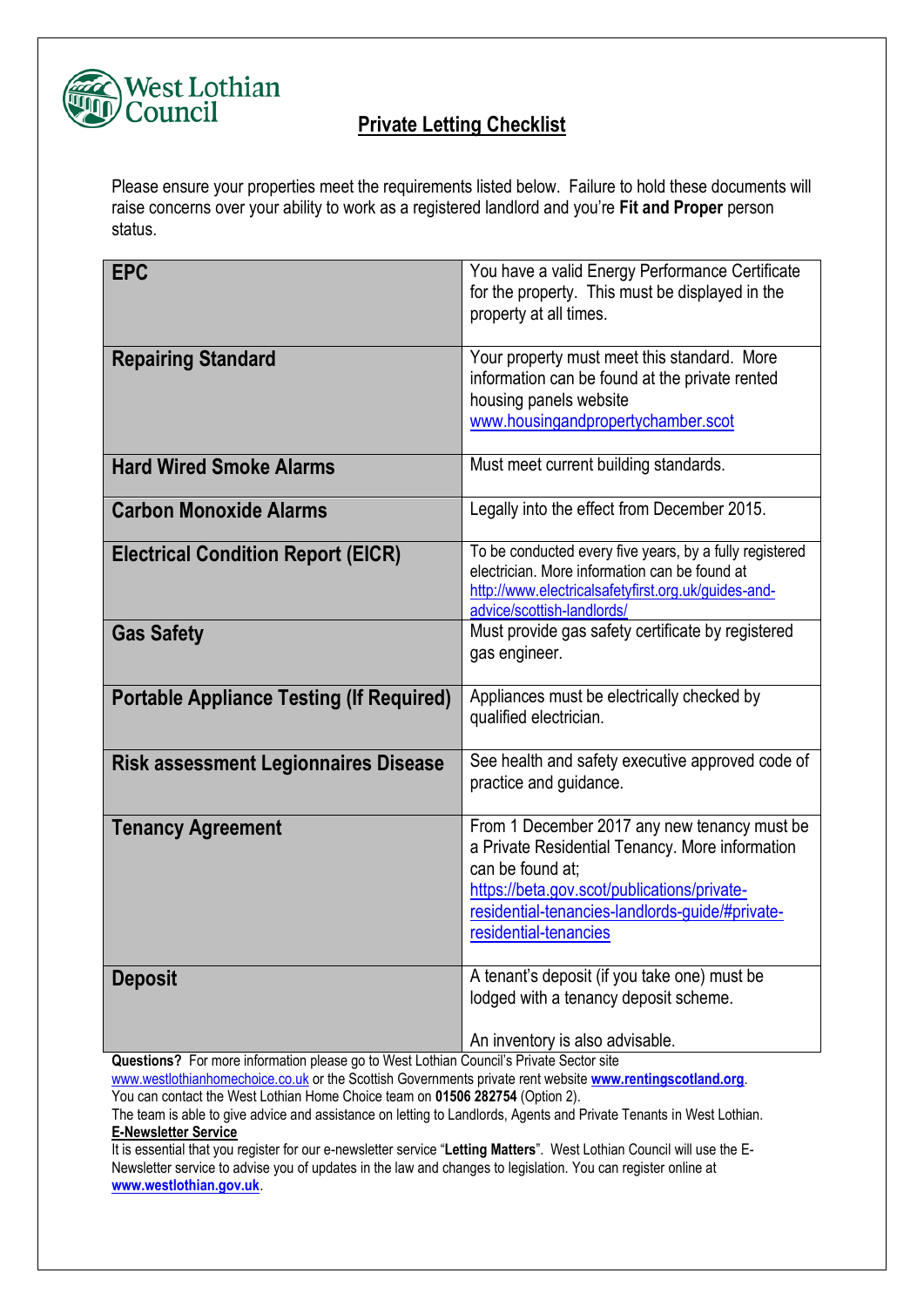

### **Landlord Registration**

When applying to be a registered landlord, West Lothian Council must decide if the licence holder and any other persons involved in the management of the property or the properties are what are known as a **Fit & Proper** person.

By not meeting the requirements of the test this may result in landlords being refused at the point of application. This can be used during a review process which can result in de-registration.

**Please Note:** You are required by law to make Landlord Registration aware if anything changes which may affect your registration throughout the period of your registration.

### **How do we check that you are a fit and proper person?**

Landlord registration must take into account by law under the Antisocial Behaviour (Scotland) Act 2004 any evidence that the person has:-

- Committed any offence involving fraud, dishonesty, violence, drugs or firearms.
- Committed a sexual offence
- Practised unlawful discrimination in connection with any business.
- Contravened any provision of the law relating to housing or landlord.
- Acted, or failed to act, in relation to any antisocial behaviour affecting a house they let or manage.
- We must take account of the fact and nature of any agency arrangement.

**PLEASE NOTE:** Landlord Registration may request a criminal record certificate when we suspect that information has been withheld or is inaccurate.

A conviction for a criminal offence will not automatically mean an application will be considered for refusal. West Lothian Council treats each candidate's application on a case-by case basis. Considerations will include:-

- The seriousness of and circumstances surrounding the offence.
- The explanation offered by the applicant.
- The relevance of the offence to the proposed role.
- The passage of time since the offence was committed.
- Evidence of the individual's rehabilitation.

### **Use of other information held by West Lothian Council**

West Lothian Council will also take account of any other relevant information they hold about the applicant. We further require landlords to ensure they hold the following documents listed overleaf. These documents illustrates that the proper/properties meets the current legislative standards and further confirms your "**Fit & Proper**" person status.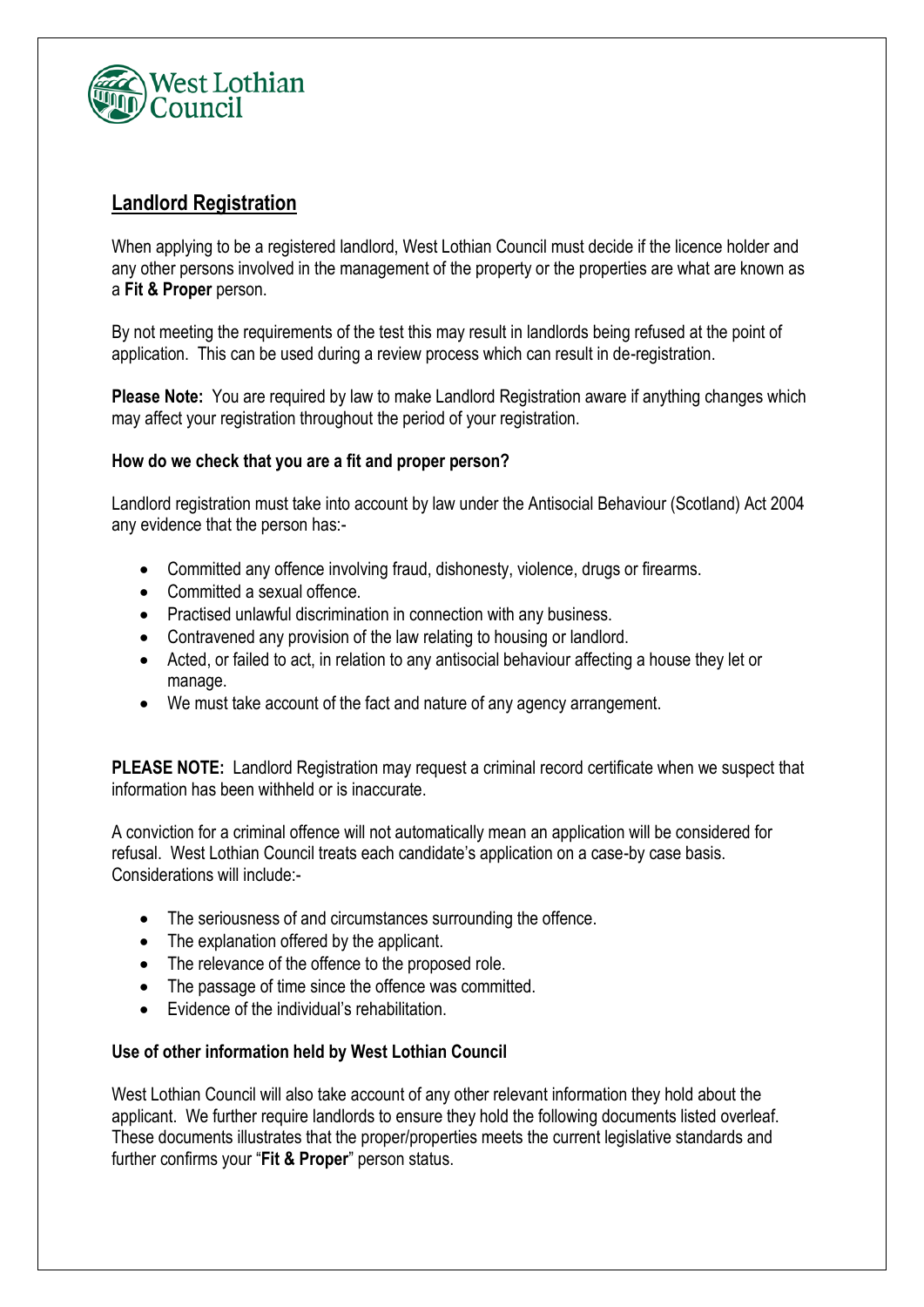

### **FREE IMPARTIAL CONFIDENTIAL MONEY AND WELFARE ADVICE**

West Lothian council's Corporate Advice Team offers free impartial and confidential advice about all types of debts, benefit entitlement and other income maximisation.

Corporate Advice Team, Revenues Unit, St David House, South Bridge Street, Bathgate, EH48 1TT Phone: - 01506 282020 option 3 Email: - [CAT@westlothian.gov.uk](mailto:CAT@westlothian.gov.uk)

### **NEW WEST LOTHIAN COUNCIL TENANTS**

To get a Benefit or Financial Health Check contact

Advice Shop, Bathgate Partnership Centre, South Bridge Street, Bathgate, EH48 1TS Phone: - 01506 283000 Email: - [adviceshop@westlothian.gov.uk](mailto:adviceshop@westlothian.gov.uk)

# **DIFFERENT WAYS TO PAY RENT**

(PLEASE HAVE YOUR PAYMENT CARD TO HAND)

- Over the telephone using your Debit Card/Credit Card 01506 280000
- Telephone Touchtone Payments 01506 282407
- Online:- [www.westlothian.gov.uk](http://www.westlothian.gov.uk/) and click on Pay for it
- By Direct Debit (forms available at your local Area Housing Officer or CIS office)
- Rent payment card at your local CIS officer or at the post office